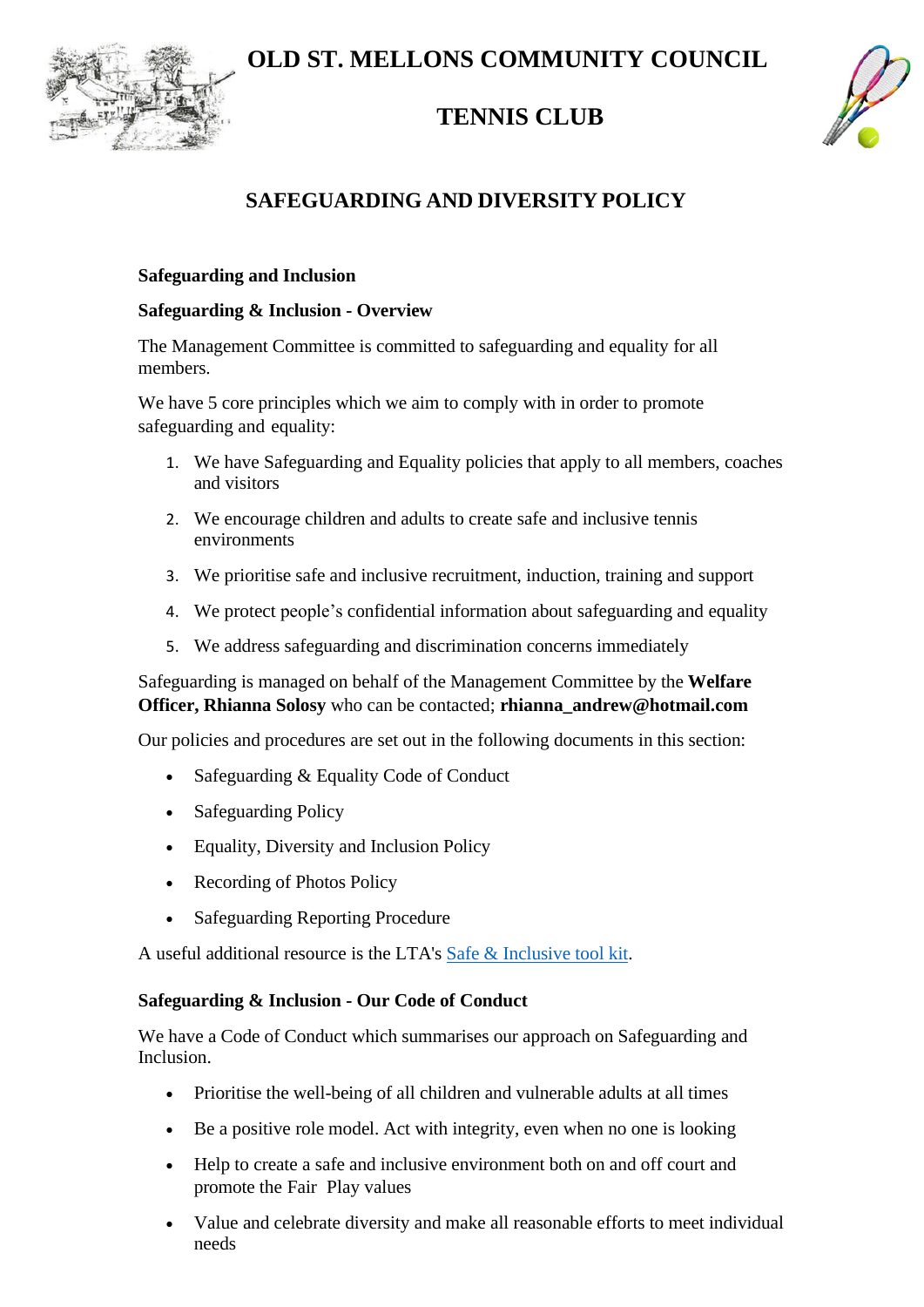- Keep clear boundaries between your professional and personal life, including on social media
- Check you have the relevant consent from parents before taking or using photos and videos of children
- Ensure that roles and responsibilities are clear, and everyone has the information and training to carry them out
- Where possible, do not be alone with a child or vulnerable adult
- Do not abuse, neglect, harm or discriminate against anyone; or act in a way that may be interpreted as such
- Doing nothing is NOT an option: report all concerns and disclosures as soon as possible

*Note - it is illegal to have a relationship with someone who is under 18 years old if you are in a position of trust. It is illegal to have a sexual relationship with anyone under the age of 16 whether they give consent or not.*

## **Diversity & Inclusion Policy**

The aim of this policy is to ensure that everyone is treated fairly and with respect, and to ensure that members, non-members and visiting teams are not denied access to our tennis venue because of a discriminatory reason.

Our commitment is to:

- Establish an inclusive and welcoming environment Persons of either sex are eligible for full membership of the Club.
- No person shall be denied membership of the Club on the grounds of race, ethnic origin, creed, colour, age, disability, sex, occupation, sexual orientation, religion, political or other beliefs.
- Ensure that all members and visitors are treated fairly and with respect
- Promote the LTA's Fair Play values within all tennis activities
- Eliminate discrimination by reason of age, gender, sexual orientation, race, nationality, religion or disability
- Oppose all forms of harassment, bullying or abuse whether it is physical, verbal or online
- Encourage the development of coaches in order to achieve greater diversity and inclusion within tennis
- Ensure there is an immediate investigation of any complaints of discrimination

## **Safeguarding Policy**

## SAFEGUARDING IS EVERYONE'S RESPONSIBILITY - NOT RESPONDING TO A SAFEGUARDING CONCERN IS NOT AN OPTION.

FLTC is committed to prioritising the well-being of all children and adults at risk, promoting safeguarding in our club at all times, including all programmes and events we run. This Policy aims to minimise risk, deliver a positive tennis experience for everyone, and respond appropriately to all safeguarding concerns.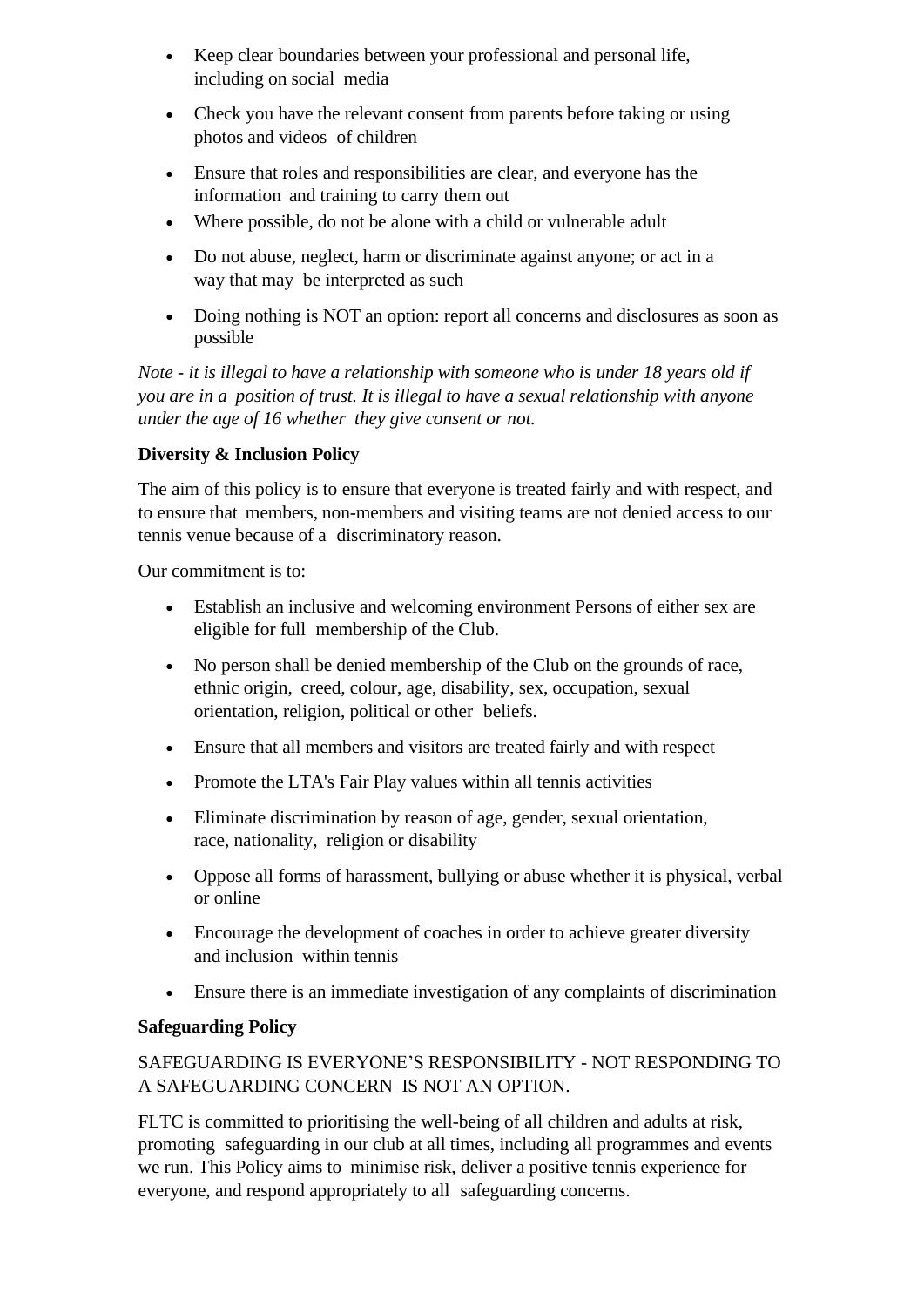## **Definition of Safeguarding**

• Safeguarding children involves protecting them from abuse and neglect, preventing the impairment of their health or development, and ensuring that they grow up in circumstances consistent with the provision of safe and effective care. Safeguarding adults at risk involves protecting them from abuse or neglect, and empowering them to make their own choices, consulting them before taking action, wherever possible and safe to do so.

## **Roles & Responsibilities**

- Our club's management committee has overall accountability for this Policy and its implementation
- Our club Welfare Officer is responsible for updating this Policy in line with legislative and club developments
- All individuals involved in the club are responsible for reading and upholding the Policy and Code of Conduct

## **Safe Recruitment Policy**

- All coaching staff are required to read our policies and code of conduct, and to discuss them with the Head Coach
- All coaching staff are required to have current DBS and Safeguarding certification from the LTA

## **Reporting**

• Any concerns regarding Safeguarding should be reported using our Safeguarding Reporting Procedure

## **Breach of Policy**

- Breaches of this Policy may result in disciplinary action leading to possible dismissal and legal action
- Where an appeal made following a safeguarding decision made by the club, an independent appeal body may be used

## **Recording & Publishing Images Policy**

We encourage coaches, parents and friends to take pictures and videos. We believe that this can encourage children to take part in tennis, record special moments in their tennis development, and be a useful aid in coaching and development.

- Parents, carers and spectators who want to take photos or videos are required to obtain the consent of the parents of all children involved.
- Coaches who wish to take photos or videos at an event, or publish images after the event, must obtain consent from parents, explaining why they are taking the images and what they will be used for.
- Coaches may use video equipment as a legitimate coaching method. Tennis players and their parents or carers should be made aware if this forms part of the tennis programme, and any such recording must be destroyed after use.

If anyone has concerns about inappropriate photography, this should be reported immediately to the event organiser or the Club Welfare Office, who will follow our Safeguarding procedures.